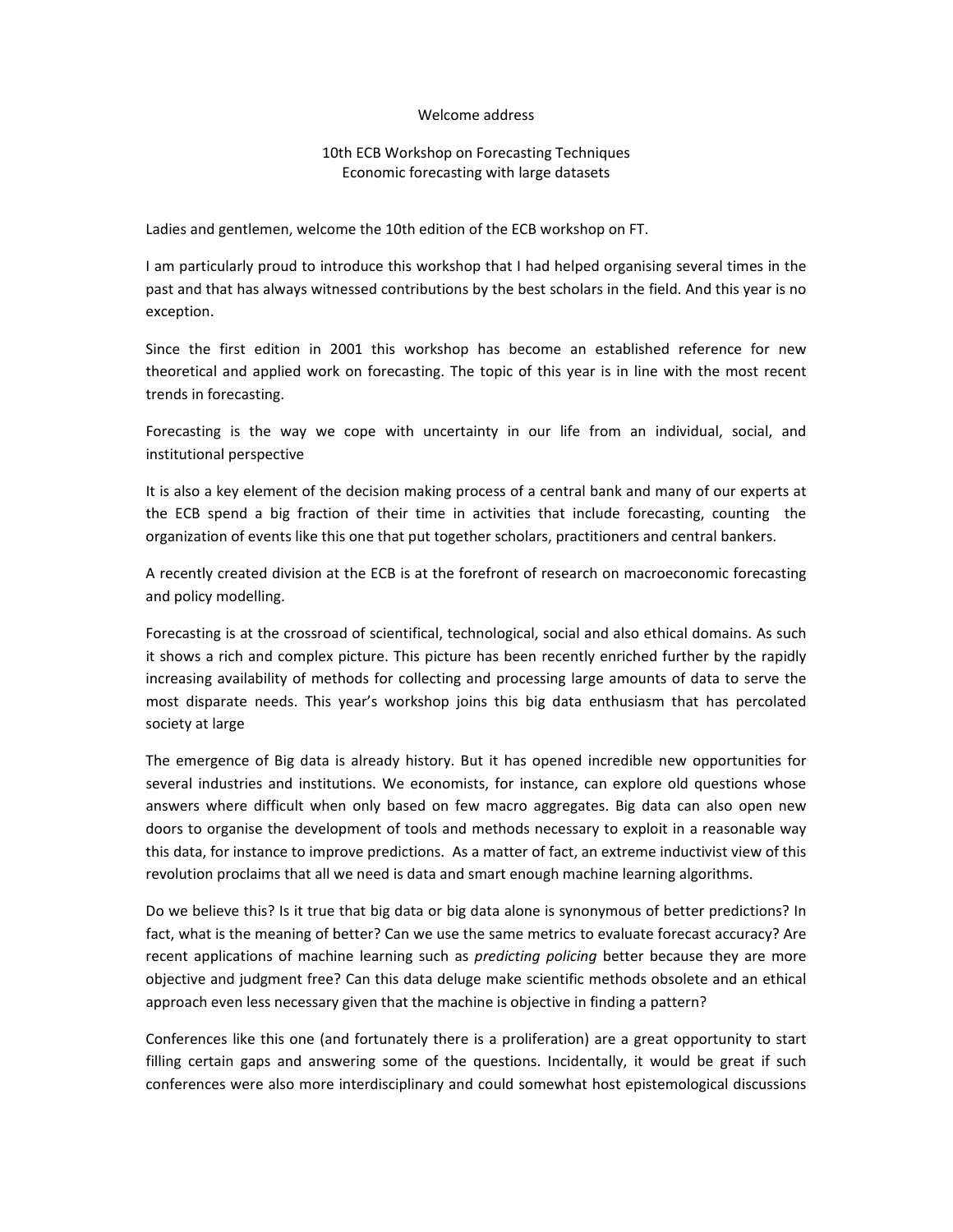given the profound methodological and ethical component of the big data applications in a number of sensitive activities

The ECB has taken quite a few steps in exploring big data since 2013.

Information on some 40,000 daily money market transactions will form the basis of an alternative reference rate as traditional benchmarks become unreliable.

We have also bought a large set of prices from actual consumer purchases and are exploring ways to scrape the Internet to measure inflation in real time.

We use algorithms to scan media reports and assess whether our communication is seen as "hawkish" or "dovish."

We are reforming our departments, implementing new technology and upgrading systems.

Work is under way to implementing a structured data handling with clear data governance, including the introduction of shared internal platforms to manage end‐to‐end several important processes such as the stress testing or the projection exercises

On at least two fronts perhaps we need to make further progresses:

- 1. We somewhat still avoid external data storage such as the cloud because we see data storage as risky, particularly in terms of the security and confidentiality of the data
- 2. As data become increasingly significant for central banks and regulators working with the right approaches and collaborating with other central banks is becoming essential. The collaborative part is perhaps still at infancy although the Irving Fisher Committee of the BIS is on the right track

Let me go back to one of the questions I raised before and on the fact that a new scientific paradigm based only on data can by no means succeed if we don't have a clever and context‐dependent combination of data, theory, methods, judgement and a wise use of all these elements together.

The point I want to make here is that at central banks we are already quite well equipped with this mindset. For instance we hardly confuse correlation with causation. To make the most sense of it we now need to couple the recent developments in statistics, ML, AI with adequate methodological foundations and need to be aware of merits and limitations of the new advances

We are clearly not missing the opportunity to embrace the emerging paradigm. And it is true that we are not ahead of the curve. But we safely remain behind the curve and we maintain a sheltered approach that contextualises the trade‐off between modelling and data analysis, an approach where sound judgment is also an important ingredient to strike the balance between the new enthusiasm and the reality of the future.